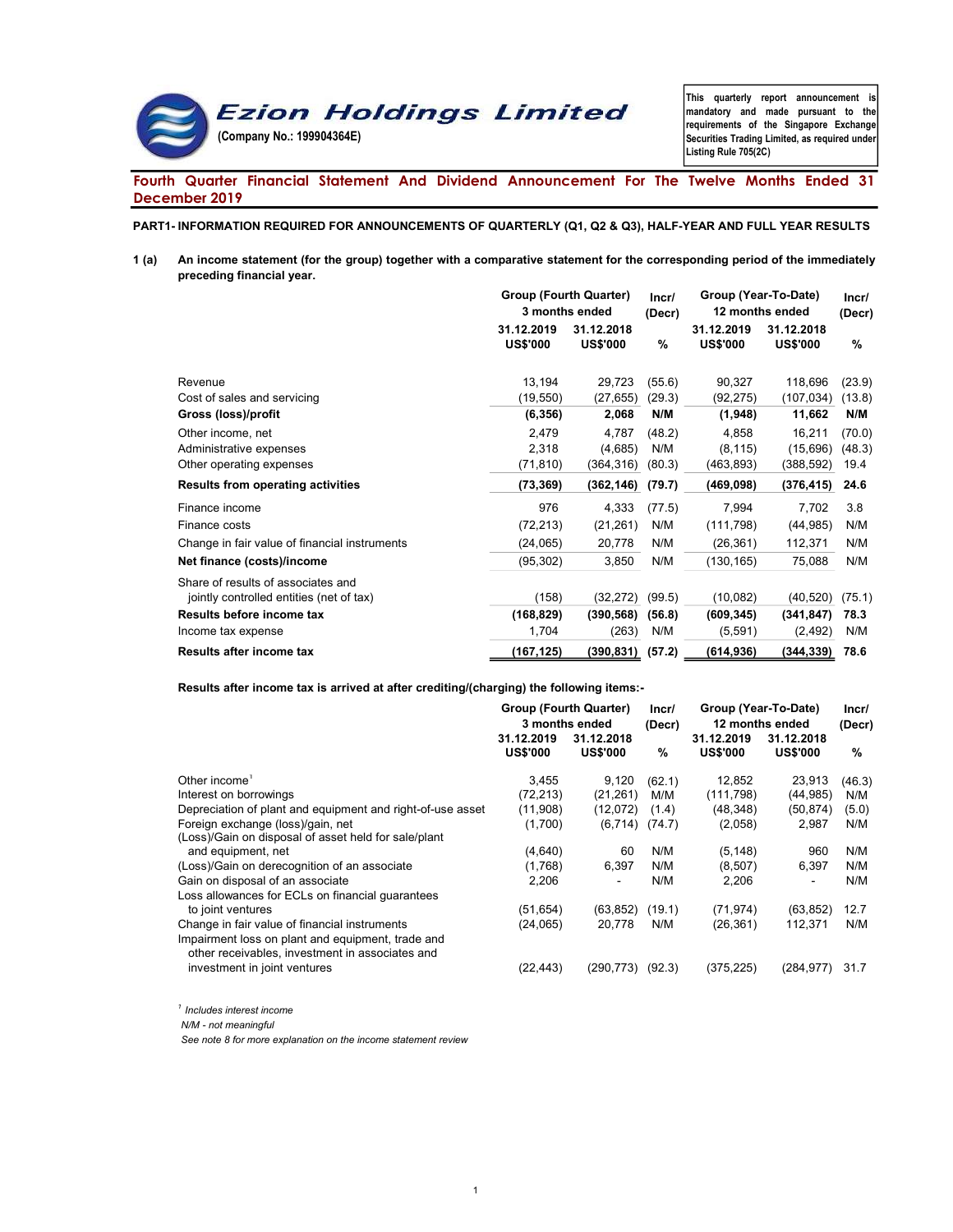1(b)(i) Statement of financial position (for the issuer and group), together with a comparative statement as at the end of the immediately preceding financial year.

|                                           | Group                         |                               |                               | Company                       |  |
|-------------------------------------------|-------------------------------|-------------------------------|-------------------------------|-------------------------------|--|
|                                           | 31.12.2019<br><b>US\$'000</b> | 31.12.2018<br><b>US\$'000</b> | 31.12.2019<br><b>US\$'000</b> | 31.12.2018<br><b>US\$'000</b> |  |
| <b>Non-current assets</b>                 |                               |                               |                               |                               |  |
| Plant and equipment                       | 599,420                       | 919,069                       | 937                           | 173                           |  |
| <b>Subsidiaries</b>                       |                               |                               | 68,454                        | 95,886                        |  |
| Loans to subsidiaries                     |                               |                               | 337,953                       | 372,891                       |  |
| Joint ventures                            | 3,030                         | 7,011                         | 88                            | 88                            |  |
| Loans to joint ventures                   | 67,254                        | 88,877                        | 25,739                        | 25,501                        |  |
| Associates                                |                               | 16,943                        |                               | 14,513                        |  |
| Loan to associates                        |                               | 21,287                        |                               | 21,093                        |  |
| Right-of-use assets                       | 1,307                         | $\blacksquare$                | 1,307                         |                               |  |
| Other assets                              | 26,879                        | 30,385                        | 26,879                        | 24,266                        |  |
|                                           | 697,890                       | 1,083,572                     | 461,357                       | 554,411                       |  |
| <b>Current assets</b>                     |                               |                               |                               |                               |  |
| Trade receivables                         | 63,601                        | 69,263                        | 9,588                         | 7,848                         |  |
| Other current assets                      | 62,277                        | 138,075                       | 16,622                        | 17,571                        |  |
| Assets held for sale                      | 14,895                        | 2,162                         |                               |                               |  |
| Cash and cash equivalents                 | 43,201                        | 49,029                        | 9,297                         | 9,237                         |  |
|                                           | 183,974                       | 258,529                       | 35,507                        | 34,656                        |  |
| <b>Total assets</b>                       | 881,864                       | 1,342,101                     | 496,864                       | 589,067                       |  |
| <b>Equity</b>                             |                               |                               |                               |                               |  |
| Share capital                             | 934,656                       | 930,509                       | 934,656                       | 930,509                       |  |
| Perpetual securities                      | 14,938                        | 14,938                        | 14,938                        | 14,938                        |  |
| Redeemable exchangeable preference shares | 23,464                        | 23,464                        | $\overline{a}$                | $\overline{a}$                |  |
| Reserves                                  | 806                           | 3,140                         | (1, 573)                      | (767)                         |  |
| <b>Accumulated losses</b>                 | (1,841,308)                   | (1,226,803)                   | (2,077,214)                   | (1,735,448)                   |  |
| <b>Total equity</b>                       | (867, 444)                    | (254, 752)                    | (1, 129, 193)                 | (790, 768)                    |  |
| <b>Non-current liabilities</b>            |                               |                               |                               |                               |  |
| <b>Financial liabilities</b>              |                               | 1,276,064                     |                               | 822,735                       |  |
| Debt securities                           |                               | 118,701                       |                               | 118,701                       |  |
| Lease liabilities                         | 818                           |                               | 818                           |                               |  |
| Other payables                            | 25,608                        | 29,760                        | 1,953                         | 85,046                        |  |
|                                           | 26,426                        | 1,424,525                     | 2,771                         | 1,026,482                     |  |
| <b>Current liabilities</b>                |                               |                               |                               |                               |  |
| Trade payables                            | 64,751                        | 72,333                        | 392                           | 69                            |  |
| Other payables                            | 62,571                        | 77,572                        | 424,741                       | 340,328                       |  |
| Lease liabilities                         | 519                           |                               | 519                           |                               |  |
| <b>Financial liabilities</b>              | 1,403,892                     | 12,246                        | 1,020,006                     | 9,246                         |  |
| Debt securities                           | 177,628                       |                               | 177,628                       |                               |  |
| Provision for taxation                    | 13,521                        | 10,177                        |                               | 3,710                         |  |
|                                           | 1,722,882                     | 172,328                       | 1,623,286                     | 353,353                       |  |
| <b>Total liabilities</b>                  | 1,749,308                     | 1,596,853                     | 1,626,057                     | 1,379,835                     |  |
| <b>Total equity and liabilities</b>       | 881,864                       | 1,342,101                     | 496,864                       | 589,067                       |  |

See note 8 for more explanation on the statement of financial position review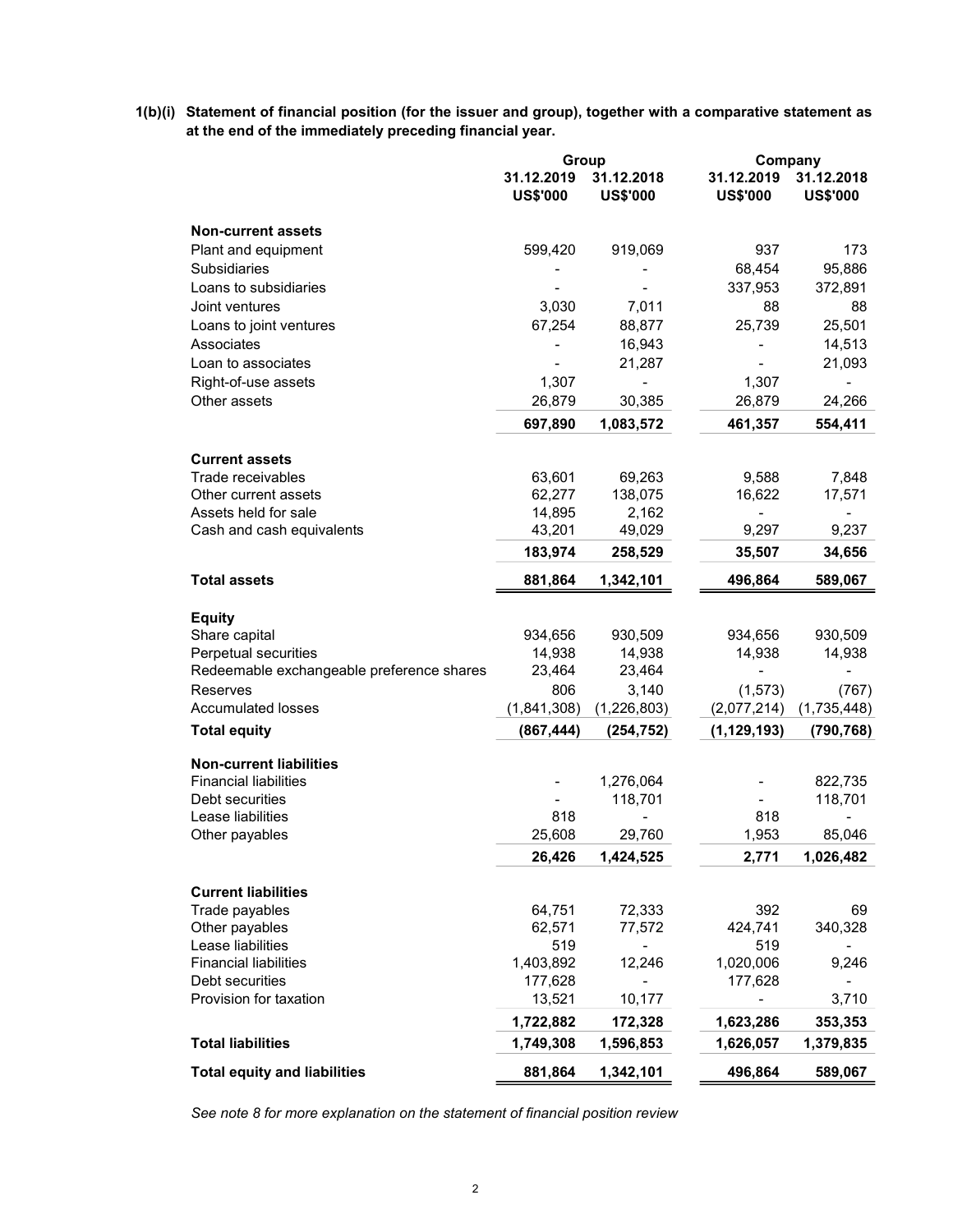### 1(b)(ii) Aggregate amount of group's borrowings and debt securities.

#### Amount repayable in one year or less, or on demand

| Secured   | Unsecured | Secured  | Unsecured |
|-----------|-----------|----------|-----------|
| US\$'000  | US\$'000  | US\$'000 | US\$'000  |
| 1,572,772 | 8.748     | 3.611    | 8,635     |

Amount repayable after one year

| As at 31.12.2019 |                          |                 | As at 31.12.2018 |
|------------------|--------------------------|-----------------|------------------|
|                  |                          |                 |                  |
| Secured          | Unsecured                | Secured         | Unsecured        |
| US\$'000         | US\$'000                 | <b>US\$'000</b> | US\$'000         |
|                  | $\overline{\phantom{0}}$ | 1.276.064       | 118.701          |

#### Details of any collateral

The Group's vessels are pledged to financial institutions as securities for the term loans.

Included in cash and cash equivalents an amount of US\$27,028,000 (31 December 2018: US\$32,171,000) being restricted or earmarked by the banks as collaterals for various facilities granted.

#### 1(b)(iii) Statement of comprehensive income for three months ended 31 December 2019

|                                                                                                                                                              | <b>Group (Fourth Quarter)</b><br>3 months ended |                               | Incr/       | Group (Year-To-Date)<br>12 months ended  |                 | Incr/       |
|--------------------------------------------------------------------------------------------------------------------------------------------------------------|-------------------------------------------------|-------------------------------|-------------|------------------------------------------|-----------------|-------------|
|                                                                                                                                                              | 31.12.2019<br><b>US\$'000</b>                   | 31.12.2018<br><b>US\$'000</b> | (Decr)<br>% | 31.12.2019 31.12.2018<br><b>US\$'000</b> | <b>US\$'000</b> | (Decr)<br>% |
| Results after income tax                                                                                                                                     | (167, 125)                                      | (390, 831)                    | (57.2)      | (614, 936)                               | (344, 339)      | 78.6        |
| Other comprehensive income                                                                                                                                   |                                                 |                               |             |                                          |                 |             |
| Items that will not be reclassified to profit or loss:                                                                                                       |                                                 |                               |             |                                          |                 |             |
| Net change in fair value of equity investments at FVOCI                                                                                                      | 5,056                                           |                               | N/M         | (93)                                     |                 | N/M         |
| Items that may be reclassified subsequently to<br>profit or loss:                                                                                            |                                                 |                               |             |                                          |                 |             |
| Foreign currency translation differences<br>- foreign operations                                                                                             | (3,340)                                         | (1, 476)                      | 126.3       | (2, 196)                                 | 453             | N/M         |
| Foreign currency translation differences on loss of<br>significant influence relassified to profit or loss<br>Exchange differences on monetary items forming | 3,078                                           |                               | N/M         | 3,078                                    | ٠               | N/M         |
| part of net investment in foreign operations<br>Effective portion of changes in fair value of                                                                | 126                                             | (334)                         | N/M         | (2, 410)                                 | (334)           | N/M         |
| cash flow hedges<br>Exchange differences on disposal of subsidiaries                                                                                         |                                                 | (244)                         | N/M         | (713)                                    | (238)           | N/M         |
| to profit and loss                                                                                                                                           |                                                 |                               | N/M         |                                          |                 | N/M         |
|                                                                                                                                                              | (136)                                           | (2,054)                       | (93.4)      | (2, 241)                                 | (119)           | N/M         |
| Other comprehensive income                                                                                                                                   |                                                 |                               |             |                                          |                 |             |
| for the period                                                                                                                                               | 4,920                                           | (2,054)                       | N/M         | (2, 334)                                 | (119)           | N/M         |
| Total comprehensive income for the period                                                                                                                    | (162,205)                                       | (392, 885)                    | (58.7)      | (617, 270)                               | (344, 458)      | 79.2        |
| <b>Attributable to:</b>                                                                                                                                      |                                                 |                               |             |                                          |                 |             |
| Owners of the Company                                                                                                                                        | (162, 205)                                      | (392, 885)                    | (58.7)      | (617, 270)                               | (344, 458)      | 79.2        |

Note :

There are no tax effects relating to each component of other comprehensive income for the period.

# N/M - not meaningful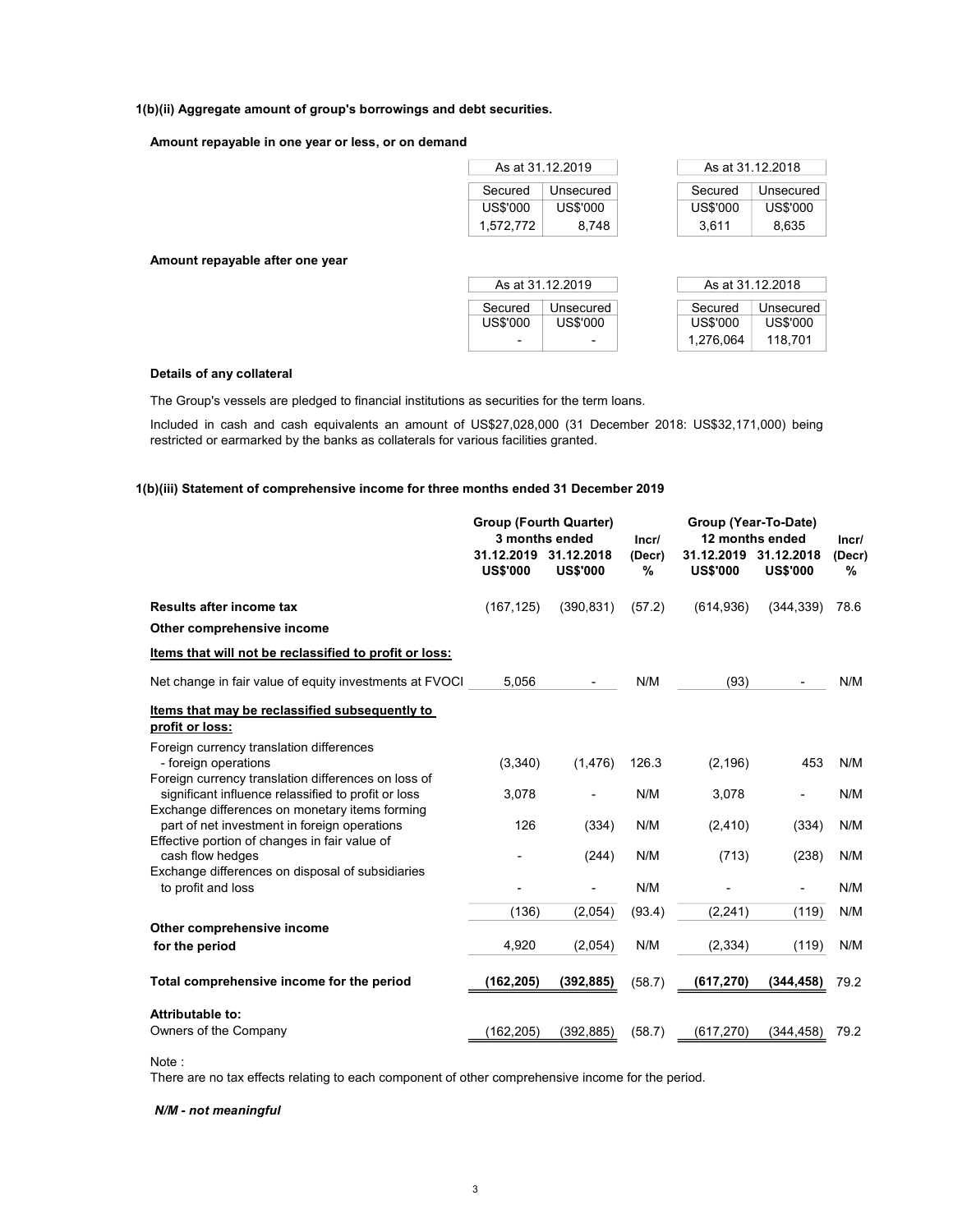1(c) Statement of cash flows (for the group), together with a comparative statement for the corresponding period of the immediately preceding financial year.

|                                                                | <b>Group (Fourth Quarter)</b><br>3 months ended |                 | Group (Year-To-Date)<br>12 months ended |                 |  |  |
|----------------------------------------------------------------|-------------------------------------------------|-----------------|-----------------------------------------|-----------------|--|--|
|                                                                | 31.12.2019                                      | 31.12.2018      | 31.12.2019                              | 31.12.2018      |  |  |
|                                                                | <b>US\$'000</b>                                 | <b>US\$'000</b> | <b>US\$'000</b>                         | <b>US\$'000</b> |  |  |
| Cash flows from operating activities                           |                                                 |                 |                                         |                 |  |  |
| Results after income tax                                       | (167, 125)                                      | (390, 831)      | (614, 936)                              | (344, 339)      |  |  |
| Adjustments for:                                               |                                                 |                 |                                         |                 |  |  |
| Income tax expense                                             | (1,704)                                         | 263             | 5,591                                   | 2,492           |  |  |
| Depreciation expense                                           | 11,908                                          | 12,072          | 48,348                                  | 50,874          |  |  |
| Change in fair value of financial instruments                  | 24,065                                          | (20, 778)       | 26,361                                  | (112, 371)      |  |  |
| Loss/(Gain) on disposal of asset held for                      |                                                 |                 |                                         |                 |  |  |
| sale/plant and equipment                                       | 4,640                                           | (60)            | 5,148                                   | (960)           |  |  |
| Loss/(Gain) on derecognition of an associate                   | 1,768                                           | (6, 397)        | 8,507                                   | (6, 397)        |  |  |
| Gain on disposal of an associate                               | (2, 206)                                        |                 | (2,206)                                 |                 |  |  |
| Reversal of trade and other payables                           | (11, 773)                                       |                 | (11, 773)                               | ÷,              |  |  |
| Overprovision of administrative expenses                       | (6,356)<br>1,700                                | 6.714           | (6,356)<br>2,058                        |                 |  |  |
| Foreign exchange loss/(gain), net                              |                                                 |                 |                                         | (2,987)         |  |  |
| Finance income                                                 | (976)                                           | (4, 333)        | (7,994)                                 | (7, 702)        |  |  |
| Finance costs                                                  | 72,213                                          | 21,261          | 111,798                                 | 44,985          |  |  |
| Impairment loss on plant and equipment, trade and              |                                                 |                 |                                         |                 |  |  |
| other receivables, investment in associates and                |                                                 |                 |                                         |                 |  |  |
| investment in joint ventures                                   | 22,443                                          | 290,773         | 375,225                                 | 284,977         |  |  |
| Loss allowances for ECLs on financial guarantees               |                                                 |                 |                                         |                 |  |  |
| to joint ventures                                              | 51,654                                          | 63.852          | 71.974                                  | 63.852          |  |  |
| Reversal of financial guarantees to joint ventures             |                                                 | 8,081           |                                         | 8,081           |  |  |
| Equity-settled share-based payment transactions                | 108                                             | 353             | 431                                     | 791             |  |  |
| Share of results of associates and jointly controlled entities | 158                                             | 32,272          | 10.082                                  | 40.520          |  |  |
| Operating cash flow before working capital changes             | 517                                             | 13,242          | 22,258                                  | 21,816          |  |  |
| Changes in working capital:                                    |                                                 |                 |                                         |                 |  |  |
| Trade receivables and other assets                             | 8,110                                           | (8, 259)        | 3,270                                   | 695             |  |  |
| Trade and other payables                                       | 2,869                                           | (15, 531)       | 6,101                                   | (10, 193)       |  |  |
| Cash generated from operating activities                       | 11,496                                          | (10, 548)       | 31,629                                  | 12,318          |  |  |
| Income tax paid                                                | (901)                                           | (263)           | (2, 247)                                | (2,504)         |  |  |
| Net cash generated from/(used in) operating activities         | 10,595                                          | (10, 811)       | 29,382                                  | 9,814           |  |  |
|                                                                |                                                 |                 |                                         |                 |  |  |
| Cash flows from investing activities                           |                                                 |                 |                                         |                 |  |  |
| Purchase of plant and equipment                                | (6, 246)                                        | (54, 279)       | (16, 707)                               | (65, 347)       |  |  |
| Proceeds from disposal of asset held for                       |                                                 |                 |                                         |                 |  |  |
| sale/plant and equipment                                       | 888                                             | ۰               | 6,755                                   | 18,044          |  |  |
| Proceeds from disposal of an associate                         | 2,205                                           |                 | 2,205                                   |                 |  |  |
| Repayment of loans from joint ventures/                        |                                                 |                 |                                         |                 |  |  |
| (Investments in joint ventures)                                | 1,601                                           |                 | 1,601                                   | (124, 617)      |  |  |
| Interest received                                              |                                                 | 1,643           | 155                                     | 3,782           |  |  |
| Net cash used in investing activities                          | (1, 552)                                        | (52, 636)       | (5,991)                                 | (168, 138)      |  |  |
| Cash flows from financing activities                           |                                                 |                 |                                         |                 |  |  |
| Proceeds from borrowings                                       |                                                 | 71.418          | 13.292                                  | 305.699         |  |  |
| Repayment of borrowings                                        | (4, 917)                                        | (1,084)         | (16, 852)                               | (136,080)       |  |  |
| Net proceeds from issuance of ordinary shares                  |                                                 |                 |                                         | 15,254          |  |  |
| Interest paid                                                  | (3,877)                                         | (12, 525)       | (24, 236)                               | (22, 196)       |  |  |
| Net cash (used in)/generated from financing activities         | (8, 794)                                        | 57,809          | (27, 796)                               | 162,677         |  |  |
|                                                                |                                                 |                 |                                         |                 |  |  |
| Net increase/(decrease) in cash and cash equivalents           | 249                                             | (5,638)         | (4, 405)                                | 4,353           |  |  |
| Cash and cash equivalents at beginning of the period           | 43,421                                          | 57,689          | 49,029                                  | 46,469          |  |  |
| Effect of exchange rate fluctuations                           | (469)                                           | (3,022)         | (1, 423)                                | (1,793)         |  |  |
| Cash and cash equivalents at end of the period                 | 43,201                                          | 49,029          | 43,201                                  | 49,029          |  |  |

See note 8 for explanation on the statement of cash flows review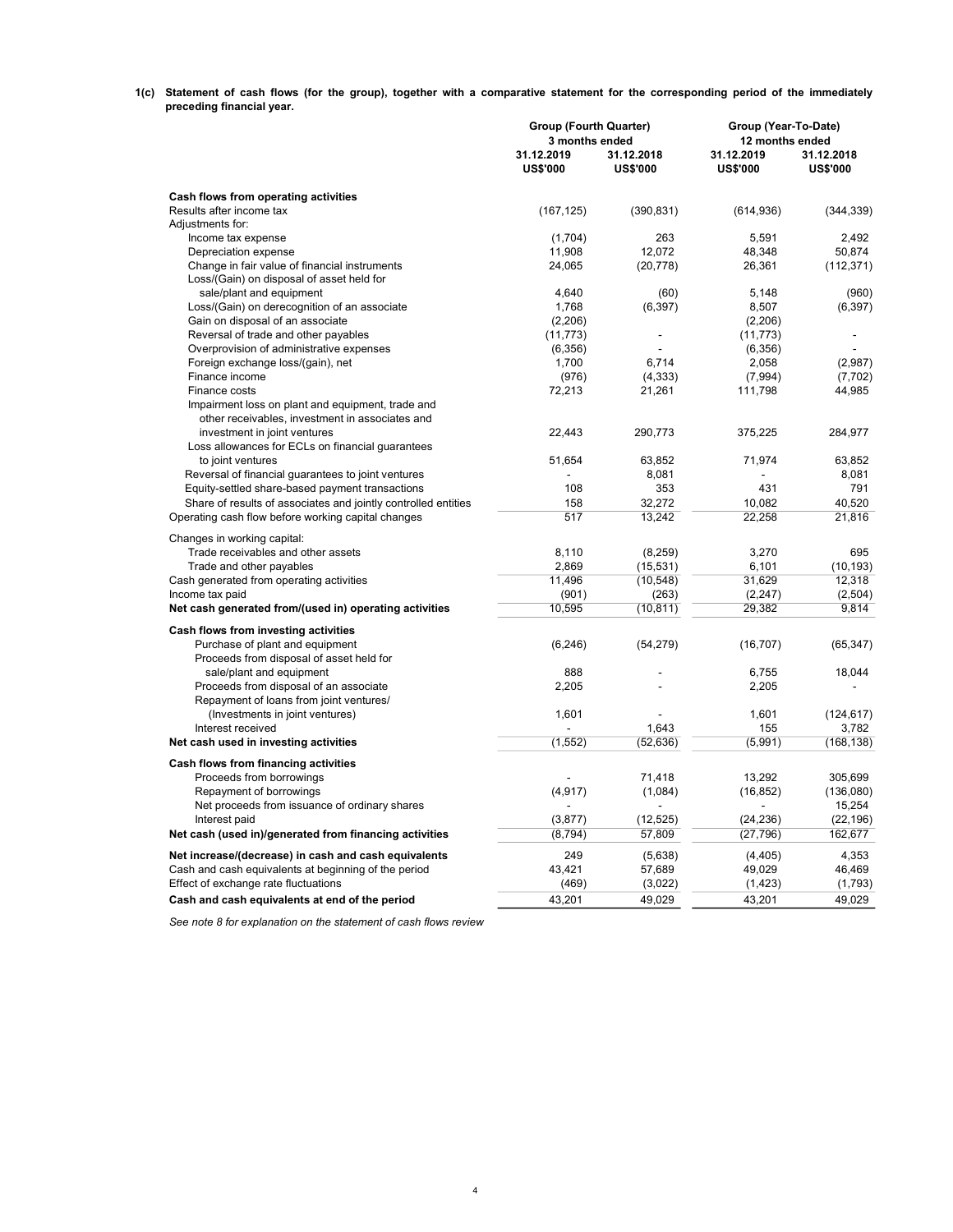1(d)(i) A statement (for the issuer and group) showing either (i) all changes in equity or (ii) changes in equity other than those arising from capitalisation<br>issues and distributions to shareholders, together with a compa financial year.

|                                                            | Share           | Perpetual       | Redeemable<br>exchangeable<br>preference | Treasury        | Foreign<br>currency<br>translation | Hedging         | <b>Fair value</b> | Accumulated     |                     |
|------------------------------------------------------------|-----------------|-----------------|------------------------------------------|-----------------|------------------------------------|-----------------|-------------------|-----------------|---------------------|
|                                                            | capital         | securities      | shares                                   | shares          | reserve                            | reserve         | reserve           | losses          | <b>Total equity</b> |
|                                                            | <b>US\$'000</b> | <b>US\$'000</b> | <b>US\$'000</b>                          | <b>US\$'000</b> | <b>US\$'000</b>                    | <b>US\$'000</b> | <b>US\$'000</b>   | <b>US\$'000</b> | <b>US\$'000</b>     |
| Group                                                      |                 |                 |                                          |                 |                                    |                 |                   |                 |                     |
| At 1 January 2018                                          | 648,940         | 116.499         | 23,464                                   | (1,480)         | 3,788                              | 951             |                   | (895, 156)      | (102, 994)          |
| Total comprehensive income                                 |                 |                 |                                          |                 |                                    |                 |                   |                 |                     |
| for the period                                             |                 |                 |                                          |                 | 119                                | (238)           |                   | (344, 339)      | (344, 458)          |
| Transactions with owners,                                  |                 |                 |                                          |                 |                                    |                 |                   |                 |                     |
| recognised directly in equity                              |                 |                 |                                          |                 |                                    |                 |                   |                 |                     |
| Issue of shares                                            | 206.716         |                 |                                          |                 |                                    |                 |                   |                 | 206.716             |
| Redemption of perpetual securities                         |                 | (26, 708)       |                                          |                 |                                    |                 |                   | 11.041          | (15,667)            |
| Issue of shares from conversion                            |                 |                 |                                          |                 |                                    |                 |                   |                 |                     |
| of perpetual securities                                    | 74,853          | (74, 853)       |                                          |                 |                                    |                 |                   |                 |                     |
| Accrued perpetual securities                               |                 |                 |                                          |                 |                                    |                 |                   |                 |                     |
| distributions                                              |                 |                 |                                          |                 |                                    |                 |                   | 860             | 860                 |
| Share-based payment                                        |                 |                 |                                          |                 |                                    |                 |                   |                 |                     |
| transactions                                               |                 |                 |                                          |                 |                                    |                 |                   | 791             | 791                 |
| At 31 December 2018                                        | 930,509         | 14,938          | 23,464                                   | (1,480)         | 3,907                              | 713             | $\blacksquare$    | (1, 226, 803)   | (254, 752)          |
|                                                            |                 |                 |                                          |                 |                                    |                 |                   |                 |                     |
| At 1 January 2019                                          | 930,509         | 14,938          | 23,464                                   | (1,480)         | 3,907                              | 713             |                   | (1,226,803)     | (254, 752)          |
| Total comprehensive income                                 |                 |                 |                                          |                 |                                    |                 |                   |                 |                     |
| for the period                                             |                 |                 |                                          |                 | (1,528)                            | (713)           | (93)              | (614, 936)      | (617, 270)          |
| Transactions with owners,<br>recognised directly in equity |                 |                 |                                          |                 |                                    |                 |                   |                 |                     |
| Issue of shares                                            | 4.147           |                 |                                          |                 |                                    |                 |                   |                 | 4.147               |
| Share-based payment                                        |                 |                 |                                          |                 |                                    |                 |                   |                 |                     |
| transactions                                               |                 |                 |                                          |                 |                                    |                 |                   | 431             | 431                 |
| At 31 December 2019                                        | 934.656         | 14.938          | 23.464                                   | (1.480)         | 2.379                              |                 | (93)              | (1,841,308)     | (867, 444)          |

|                                                            | Share<br>capital | Perpetual<br>securities | Treasurv<br>shares | Hedging<br>reserve | Fair value<br>reserve | Accumulated<br>losses | <b>Total equity</b> |
|------------------------------------------------------------|------------------|-------------------------|--------------------|--------------------|-----------------------|-----------------------|---------------------|
|                                                            | <b>US\$'000</b>  | <b>US\$'000</b>         | <b>US\$'000</b>    | <b>US\$'000</b>    | <b>US\$'000</b>       | <b>US\$'000</b>       | <b>US\$'000</b>     |
| Company                                                    |                  |                         |                    |                    |                       |                       |                     |
| At 1 January 2018                                          | 648,940          | 116,499                 | (1,480)            | 951                | ٠                     | (455, 058)            | 309,852             |
| Total comprehensive income for the period                  |                  |                         |                    | (238)              | ٠                     | (1,293,082)           | (1,293,320)         |
| Transactions with owners,<br>recognised directly in equity |                  |                         |                    |                    |                       |                       |                     |
| Issue of shares                                            | 206,716          |                         |                    |                    |                       |                       | 206,716             |
| Issue of perpetual securities                              |                  | (26, 708)               |                    |                    |                       | 11,041                | (15,667)            |
| Issue of shares from conversion                            |                  |                         |                    |                    |                       |                       |                     |
| of perpetual securities                                    | 74,853           | (74, 853)               |                    |                    |                       |                       |                     |
| Accrued perpetual securities distributions                 |                  |                         |                    |                    |                       | 860                   | 860                 |
| Share-based payment transactions                           | ۰                | ۰                       | ۰                  |                    |                       | 791                   | 791                 |
| At 31 December 2018                                        | 930,509          | 14,938                  | (1,480)            | 713                | ٠                     | (1,735,448)           | (790, 768)          |
| At 1 January 2019                                          | 930,509          | 14,938                  | (1,480)            | 713                |                       | (1,735,448)           | (790, 768)          |
| Total comprehensive income for the period                  |                  |                         |                    | (713)              | (93)                  | (342, 197)            | (343,003)           |
| Transactions with owners,<br>recognised directly in equity |                  |                         |                    |                    |                       |                       |                     |
| Issue of shares                                            | 4,147            |                         |                    |                    |                       |                       | 4,147               |
| Share-based payment transactions                           |                  |                         |                    |                    | ٠                     | 431                   | 431                 |
| At 31 December 2019                                        | 934.656          | 14.938                  | (1,480)            |                    | (93)                  | (2,077,214)           | (1, 129, 193)       |

5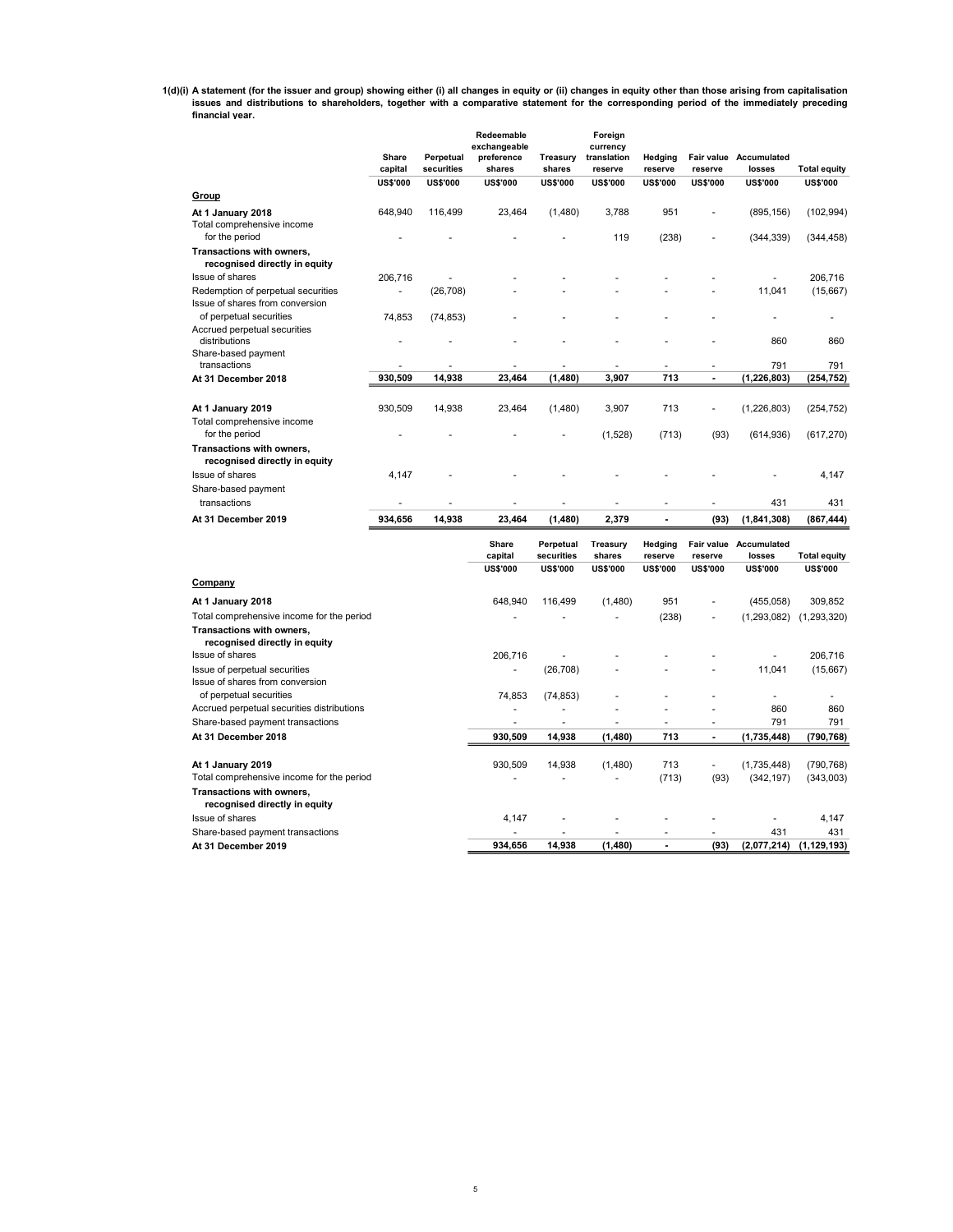1(d)(ii) Details of any changes in the company's share capital arising from rights issue, bonus issue, subdivision, consolidation, share buy-backs, exercise of share options or warrants, conversion of other issues of equity securities, issue of shares for cash or as consideration for acquisition or for any other purpose since the end of the previous period reported on. State the number of shares that may be issued on conversion of all the outstanding convertibles, if any, against the total number of issued shares excluding treasury shares and subsidiary holdings of the issuer, as at the end of the current financial period reported on and as at the end of the corresponding period of the immediately preceding financial year. State also the number of shares held as treasury shares and the number of subsidiary holdings, if any, and the percentage of the aggregate number of treasury shares and subsidiary holdings held against the total number of shares outstanding in a class that is listed as at the end of the current financial period reported on and as at the end of the corresponding period of the immediately preceding financial year.

During the first quarter of 2019, the Company had issued 20,223,469 new shares pursuant to the exercise of a call option at the issue price of S\$0.2763 per share by a private subscriber. Considerations from these new shares amounting to approximately US\$4.1 million were used for settlement of outstanding amounts due from the Company to the private subscriber.

During the second quarter of 2019, 804,182 ordinary shares of the Company that were previously issued pursuant to implementation of the refinancing exercise were cancelled due to the rectification of a bond conversion.

The above newly issued shares rank pari passu in all respects with the previously issued shares.

As at 31 December 2019, the share capital less treasury shares of the Company was 3,727,202,077 ordinary shares (3,730,386,077 issued ordinary shares less 3,184,000 treasury shares). As at 31 December 2018, the share capital less treasury shares of the Company was 3,707,782,790 ordinary shares (3,710,966,790 issued ordinary shares less 3,184,000 treasury shares).

As at 31 December 2019, the Company had S\$138.1 million of outstanding convertible bonds and perpetual securities available for conversion into 499,638,075 ordinary shares of the Company (the conversion price is reset every six months). In addition, there were 300 redeemable exchangeable preference shares in a subsidiary available for exchange into 19,787,830 ordinary shares of the Company. As at 31 December 2018, the Company had S\$138.1 million of outstanding convertible bonds and perpetual securities available for conversion into 499,638,075 ordinary shares of the Company (the conversion price is reset every six months). In addition, there were 300 redeemable exchangeable preference shares in a subsidiary available for exchange to 19,787,830 ordinary shares of the Company.

There were no subsidiary holdings as at 31 December 2019 and 31 December 2018.

# 1(d)(iii) To show the total number of issued shares excluding treasury shares as at the end of the current financial period and as at the end of the immediately preceding year.

As at 31 December 2019, the issued and paid up share capital excluding treasury shares of the Company comprised 3,727,202,077 (31 December 2018: 3,707,782,790) ordinary shares.

As at 31 December 2019, a subsidiary of the Company has 300 (31 December 2018: 300) redeemable exchangeable preference shares outstanding.

# 1(d)(iv) A statement showing all sales, transfers, cancellation and/or use of treasury shares as at the end of the current financial period reported on.

The movement of treasury shares are as follows: As at 1 January 2019 = 3,184,000 shares Purchase of treasury shares during the period = Nil Transfer of treasury shares during the period = Nil As at 31 December 2019 = 3,184,000 shares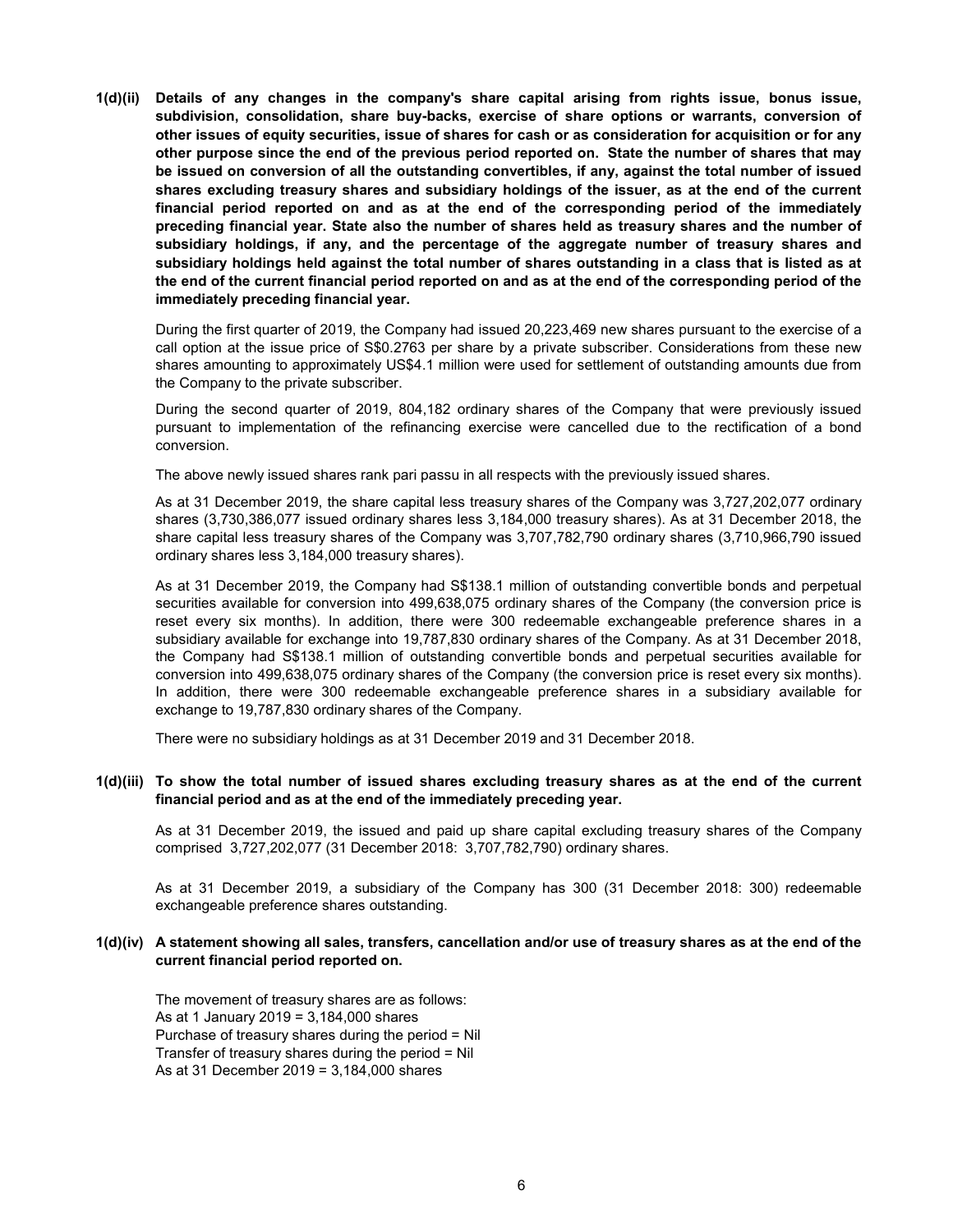1(d)(v) A statement showing all sales, transfers, cancellation and/or use of subsidiary holdings as at the end of the current financial period reported on.

Not applicable.

2. Whether the figures have been audited or reviewed, and in accordance with which auditing standard or practice.

The figures have not been audited or reviewed by the Company's auditors.

3. Where the figures have been audited or reviewed, the auditors' report (including any modifications or emphasis of a matter).

Not applicable.

4. Whether the same accounting policies and methods of computation as in the issuer's most recently audited annual financial statements have been applied.

Except as disclosed under note 5 below, the Group has applied the same accounting policies and methods of computation in the financial statements for the current reporting period as that of the audited financial statements for the year ended 31 December 2018.

5. If there are any changes in the accounting policies and methods of computation, including any required by an accounting standard, what has changed, as well as the reasons for, and the effect of, the change.

The Group has applied the same accounting policies and methods of computation in the financial statements for the current reporting period as that of the audited financial statements for the year ended 31 December 2018, except for the adoption of new/revised SFRS(I) applicable for the financial period beginning 1 January 2019 as follows:

# SFRS(I) 16 Leases

SFRS(I) INT 23 Uncertainty over Income Tax Treatments Plan Amendment, Curtailment or Settlement (Amendments to SFRS(I) 1-19) Long-term Interests in Associates and Joint Ventures (Amendments to SFRS(I) 1-28) Prepayment Features with Negative Compensation (Amendments to SFRS(I) 9) Previously Held Interest in a Joint Operation (Amendments to SFRS(I) 3 and 11) Income Tax Consequences of Payments on Financial Instruments Classified as Equity (Amendments to SFRS(I) Borrowing Costs Eligible for Capitalisation (Amendments to SFRS(I) 1-23)

# SFRS(I) 16 Leases

SFRS(I) 16 introduces a single, on-balance sheet lease accounting model for lessees. A lessee recognises a right-of use ("ROU") asset representing its right to use the underlying asset and a lease liability representing its obligation to make lease payments. There are recognition exemptions for short-term leases and leases of lowvalue items. Lessor accounting remains similar to the current standard – i.e. lessors continue to classify leases as finance or operating leases. SFRS(I) 16 replaces existing lease accounting guidance, including SFRS(I) 1- 17 Leases, SFRS(I) INT 4 Determining whether an Arrangement contains a Lease, SFRS(I) INT 1-15 Operating Leases – Incentives and SFRS(I) INT 1-27 Evaluating the Substance of Transactions Involving the Legal Form of a Lease. The standard is effective for annual periods beginning on or after 1 January 2019, with early adoption permitted.

The Group and the Company has applied SFRS(I) 16 initially on 1 January 2019, using the modified retrospective approach. The cumulative effect of adopting SFRS(I) 16 will be recognised as an adjustment to the opening balance of accumulated profits at 1 January 2019, with no restatement of comparative information. There was no material impact to the Group and the Company's accumulated profits at 1 January 2019 upon application of SFRS (I) 16 as the Group applied the short term lease exemption for leases with lease term of 12 months or less under SFRS(I) 16.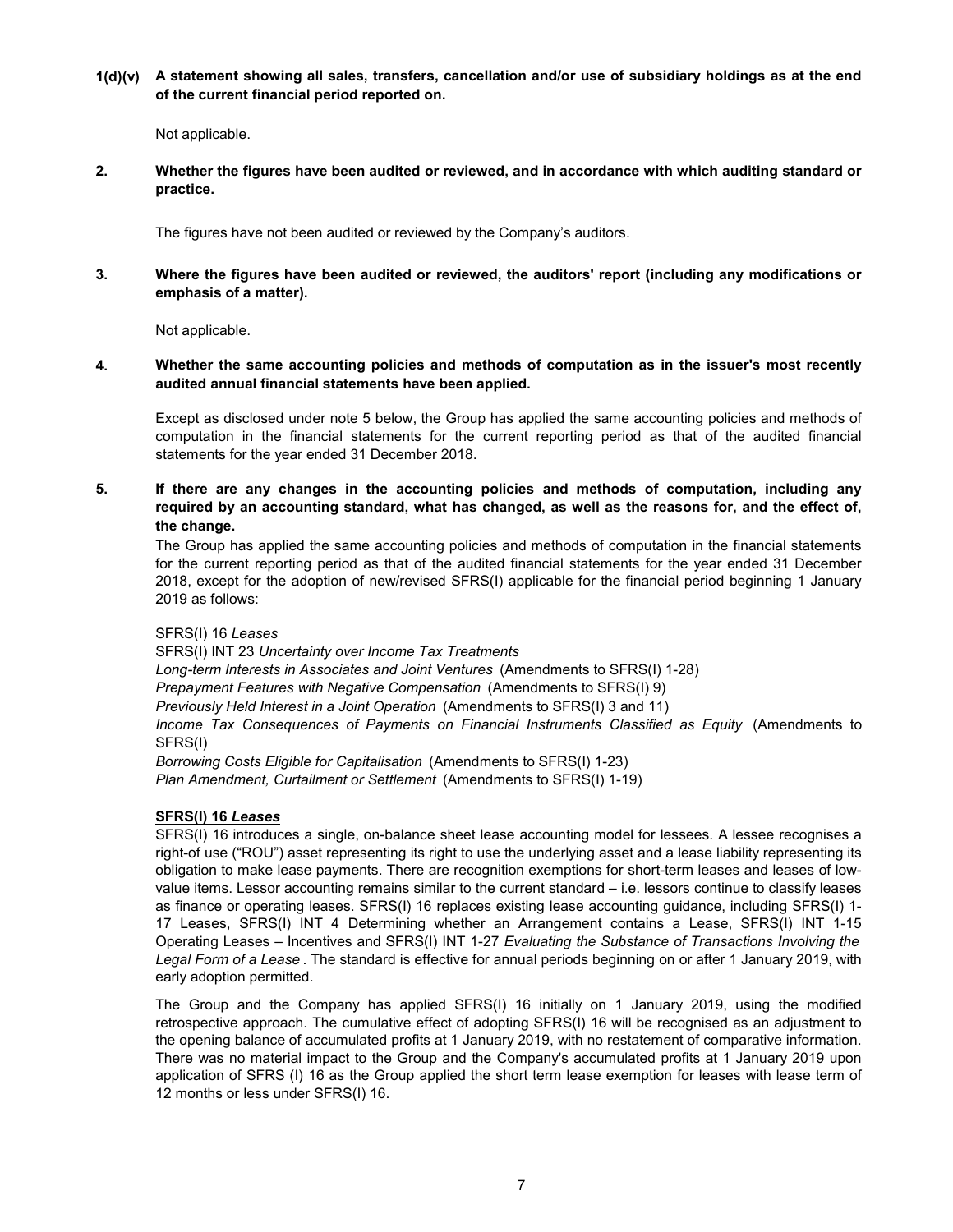6. Earnings per ordinary share of the group for the current financial period reported on and the corresponding period of the immediately preceding financial year, after deducting any provision for preference dividends:-

|                                                             | <b>Group (Fourth Quarter)</b><br>3 months ended |               |                      | Group (Year-To-Date)<br>12 months ended |
|-------------------------------------------------------------|-------------------------------------------------|---------------|----------------------|-----------------------------------------|
|                                                             | 31.12.2019                                      | 31.12.2018    | 31.12.2019           | 31.12.2018                              |
| (in US\$ cents)                                             |                                                 |               |                      |                                         |
| (a) Based on weighted average                               | $-4.48$ cts                                     | $-10.54$ cts  | $-16.51 \text{ cts}$ | $-10.91$ cts                            |
| (b) On a fully diluted basis                                | $-4.48$ cts                                     | $-10.54$ cts  | $-16.51$ cts         | $-10.91$ cts                            |
| Note:                                                       |                                                 |               |                      |                                         |
| Weighted average ordinary shares                            |                                                 |               |                      |                                         |
| for calculation of:                                         |                                                 |               |                      |                                         |
| Basic earnings per share<br>$\qquad \qquad \blacksquare$    | 3,727,202,077                                   | 3,707,703,246 | 3,725,673,620        | 3,149,357,417                           |
| Diluted earnings per share*<br>$\qquad \qquad \blacksquare$ | 3,727,202,077                                   | 3,707,703,246 | 3,725,673,620        | 3,149,357,417                           |

\* As the period ended 31 December 2019 is in a loss position before fair value adjustments (non-operating item), share options and warrants were not included in the computation of the diluted earnings per share because these potential ordinary shares were anti-dilutive.

- 7. Net liabilities value (for the issuer and group) per ordinary share based on the total number of issued shares excluding treasury shares of the issuer at the end of the:-
	- (a) current financial period reported on; and
	- (b) immediately preceding financial year.

|                                                                                                                               | Group                |            |             | Company              |
|-------------------------------------------------------------------------------------------------------------------------------|----------------------|------------|-------------|----------------------|
|                                                                                                                               | 31.12.2019           | 31.12.2018 | 31.12.2019  | 31.12.2018           |
| $(in US\ cents)$                                                                                                              |                      |            |             |                      |
| Net liabilities value per ordinary share<br>based on existing issued share capital<br>excluding treasury shares as at the end |                      |            |             |                      |
| of the year reported on                                                                                                       | $-23.27 \text{ cts}$ | -6.87 cts  | $-30.3$ cts | $-21.22 \text{ cts}$ |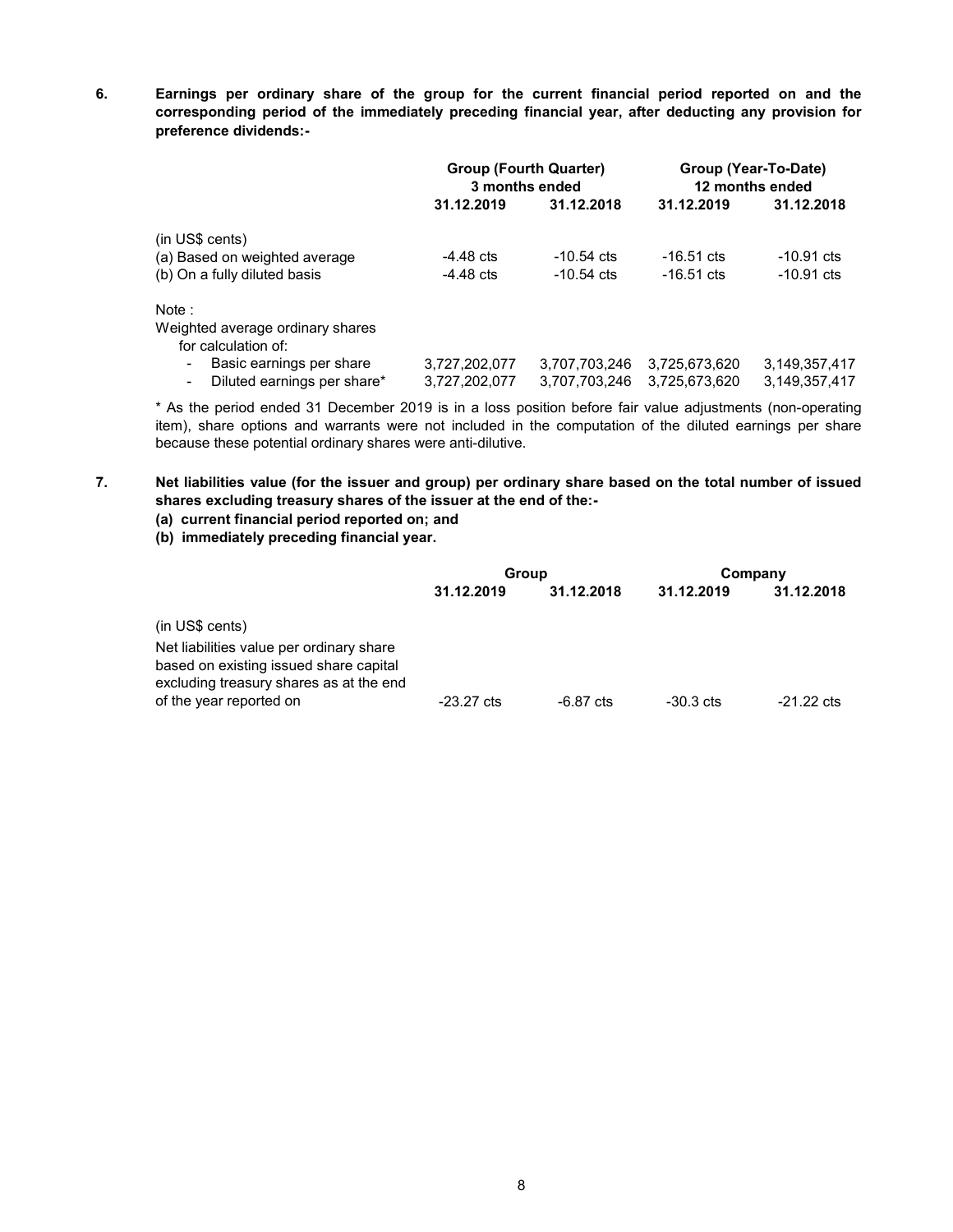8. A review of the performance of the group, to the extent necessary for a reasonable understanding of the group's business. It must include a discussion of the following:-

(a) any significant factors that affected the turnover, costs, and earnings of the group for the current financial period reported on, including (where applicable) seasonal or cyclical factors; and

(b) any material factors that affected the cash flow, working capital, assets or liabilities of the group during the current financial period reported on.

### INCOME STATEMENT REVIEW

### 4Q19 vs 4Q18

The Group's revenue for the three months ended 31 December 2019 ("4Q19") decreased by US\$16.5 million (55.6%) to US\$13.2 million as compared to the corresponding three months ended 31 December 2018 ("4Q18"). The decrease in revenue was mainly due to:

- (i) decrease in utilisation and charter rates for the Group's jack-up rigs;
- (ii) a decrease in utilisation rates of liftboats resulting from continued delays in re-deployment of the Group's assets. The delays were in turn caused by working capital constraints arising mainly from limited available financing options since lenders remain adverse to lending to our sector; and
- (iii) the systemic problem such as credit crunch faced by shipyards, equipment suppliers and service providers used by the Group. The tighter credit terms imposed by these vendors coupled with the inability of the Group to drawdown the required funds from its secured lenders in a timely manner has severely affected the Group's ability to operate, maintain and deploy its assets.

The cost of sales and servicing for 4Q19 decreased by US\$8.1 million (29.3%) to US\$19.6 million as compared to 4Q18, mainly due to lower operating costs due to lower activities from the Group's jack-up rigs.

As a result of the above, the Group recorded a gross loss of US\$6.4 million in 4Q19 compared with a gross profit of US\$2.1 million in 4Q18.

The decrease in other income for 4Q19 was mainly due to the absence of gain on derecognition of an associate that was recognised in 4Q18.

The decrease in administrative expenses in 4Q19 was mainly due to overprovision of staff costs.

Following the Group's 2Q19 and 3Q19 results announcement on the Group's impairment assessment, the Group updated its impairment assessment in 4Q19 and recognised additional impairment losses of US\$22.4 million on plant and equipment and trade and other receivables. In addition, the Group has recognised additional loss allowances for expected credit losses (ECL) on financial guarantees to joint ventures of US\$51.7 million in 4Q19.

Finance income has decreased in 4Q19 mainly due to decrease in interest income from loans to joint ventures.

Finance costs have increased in 4Q19 mainly due to the acceleration of the amortisation of the fair value recognised on the Debt Securities and term loans during the period, which amounted to approximately US\$64.9 million (4Q18:US\$9.4 million).

The Group has remeasured the fair value of financial liabilities that was designated as fair value through profit or loss and has recognised a fair value loss of US\$24.1 million in 4Q19 as compared to a fair value gain of US\$20.8 million in 4Q18.

The share of losses of associates and jointly controlled entities in 4Q19 was due to lower operating losses from the Group's joint ventures and associates.

The Group generated loss before income tax of US\$168.8 million in 4Q19 as a result of all the above.

Charter income derived from Singapore flagged vessels are exempted from tax under Section 13A of the Income Tax Act of Singapore. Current period income tax credit of US\$1.7 million relates to overprovision of tax expenses in previous quarters.

## FY19 vs FY18

The Group's revenue for the financial year ended 31 December 2019 ("FY19") decreased by US\$28.4 million (23.9%) to US\$90.3 million as compared to the corresponding financial year ended 31 December 2018 ("FY18"). The decrease in revenue was mainly due to:

(i) decrease in utilisation and charter rates for the Group's jack-up rigs;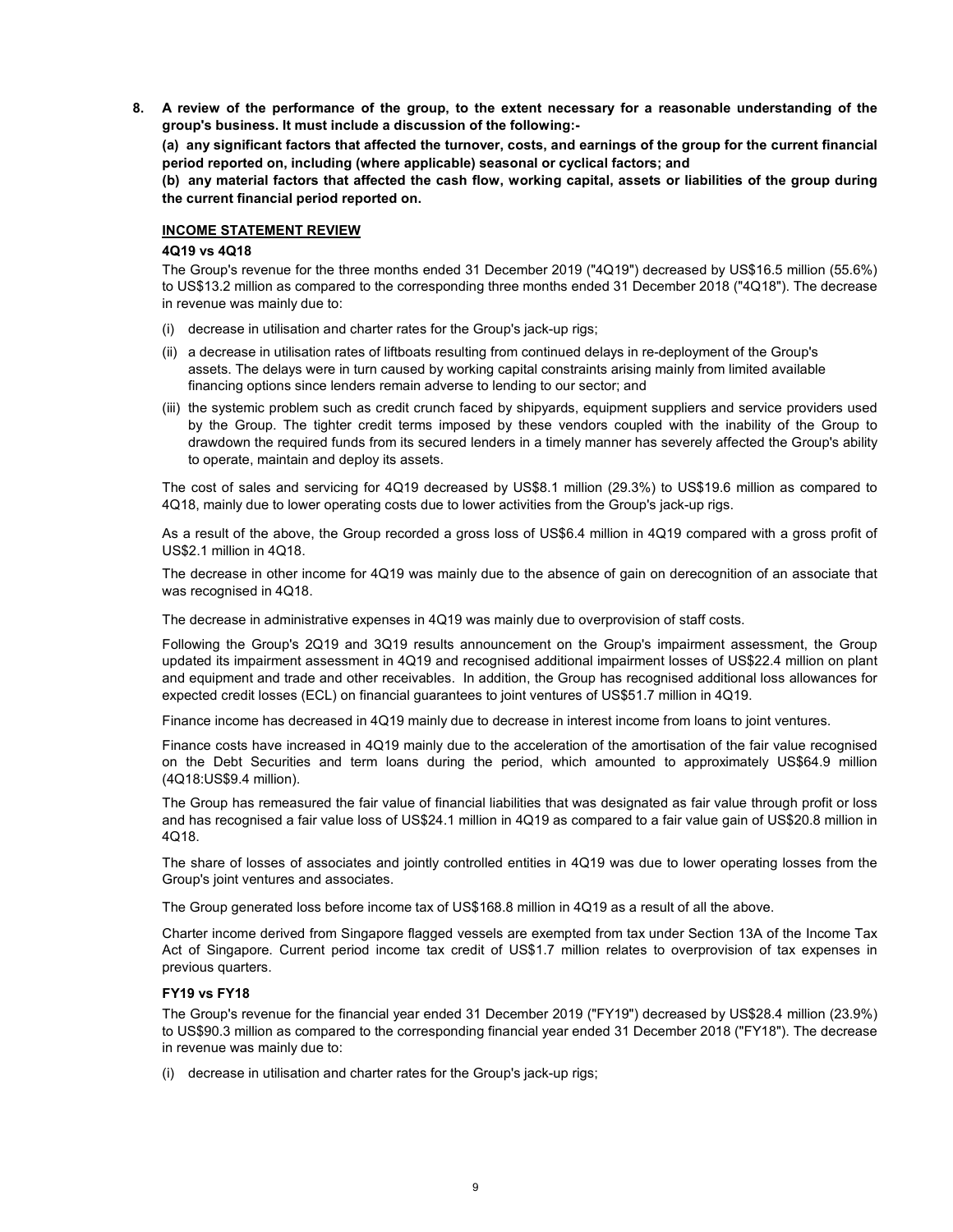- (ii) a decrease in utilisation rates of liftboats resulting from continued delays in re-deployment of the Group's assets. The delays were in turn caused by working capital constraints arising mainly from limited available financing options since lenders remain adverse to lending to our sector; and
- (iii) the systemic problem such as credit crunch faced by shipyards, equipment suppliers and service providers used by the Group. The tighter credit terms imposed by these vendors coupled with the inability of the Group to drawdown the required funds from its secured lenders in a timely manner has severely affected the Group's ability to operate, maintain and deploy its assets.

The cost of sales and servicing for FY19 decreased by US\$14.8 million (13.8%) to US\$92.3 million as compared to FY18, mainly due to lower depreciation expenses on plant and equipment and lower operating costs due to lower activities from the Group's jack-up rigs.

As a result of the above, the Group recorded a gross loss of US\$1.9 million in FY19 compared with gross profit of US\$11.7 million in FY18.

The decrease in other income for FY19 was mainly due to the absence of foreign exchange gain and gain on derecognition of an associate that was recognised in FY18.

The decrease in administrative expenses in FY19 as compared to FY18 was mainly due to decrease in staff costs.

Other operating expenses in FY19 mainly comprise impairment losses on loans to associates, loans to joint ventures, plant and equipment, and trade and other receivables of US\$375.2 million, loss on derecognition of an associate of US\$8.5 million and loss allowances for ECL on financial guarantees to joint ventures of US\$72.0 million.

Finance costs have increased in FY19 mainly due to acceleration of the amortisation of the fair value recognised on the Debt Securities and term loans during the period, which amounted to approximately US\$75.0 million (FY18: US\$9.4 million) and increase in effective interest rates on bank loans.

The Group has remeasured the fair value of financial liabilities that was designated as fair value through profit or loss and has recognised a fair value loss of US\$26.4 million in FY19 as compared to a fair value gain of US\$112.3 million in FY18.

The share of losses in FY19 from associates and jointly controlled entities has decreased mainly due to lower operating losses from the Group's joint ventures and associates.

The Group generated loss before income tax of US\$609.3 million in FY19 as a result of all the above.

Charter income derived from Singapore flagged vessels are exempted from tax under Section 13A of the Income Tax Act of Singapore. Current period income tax expense of US\$5.6 million relates to the corporate tax expense and withholding tax expense incurred by vessels operating in certain overseas waters.

## STATEMENT OF FINANCIAL POSITION REVIEW

## Non-current Assets

The Group's Non-current Assets amounted to US\$697.9 million as at 31 December 2019. The decrease in Noncurrent Assets was mainly due to impairment losses made on loans to associates, loans to joint ventures, and plant and equipment and reclassification of the Group's service rigs and offshore vessels to Asset held for sale. The decrease in investment in Associates was mainly due to the derecognition of an associate as Alpha Energy Holdings Limited is not longer deemed as associated company of the Group as the Group has ceased to have significant influence over Alpha Energy Holdings Limited, and disposal of another associate during the year.

## Current Assets

The Group's Current Assets amounted to US\$184.0 million as at 31 December 2019. The decrease as compared to the Group's Current Assets as at 31 December 2018 was mainly due to the impairment of other current assets during the period, offset by the reclassification of the Group's service rigs and offshore vessels from Non-Current Assets to Assets held for sale.

#### Total Liabilities

The Group's Total Liabilities amounted to US\$1,749.3 million as at 31 December 2019. The increase in Total Liabilities was mainly due to amortisation of the fair value recognised on the debt securities and loss allowances for ECL on financial guarantees to joint ventures. This decrease is offset by the repayment of bank loans and settlement of an outstanding amount due to a private subscriber by way of issuance of new ordinary shares in the Company following the exercise of a call option by the private subscriber.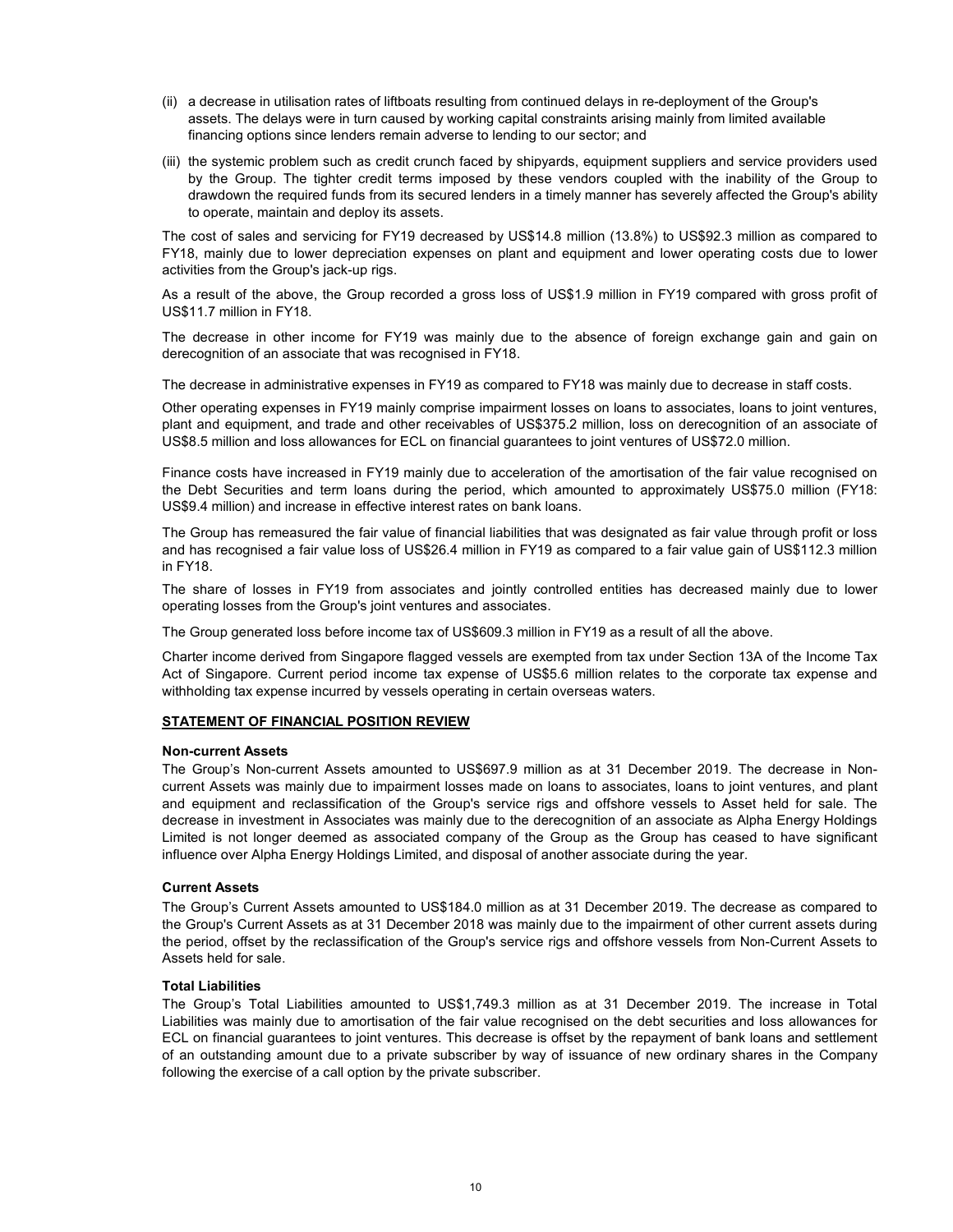### Total Equity

The decrease in Total Equity was attributable mainly due to the loss generated for the period, offset by issuance of new ordinary shares.

#### Going concern

The Group and the Company have net liabilities of US\$867.4 million and US\$1,129.2 million respectively as at 31 December 2019. This was mainly due to the losses incurred by the Group. In addition, the Group and the Company have net current liabilities of US\$1,538.9 million and US\$1,587.8 million respectively as at 31 December 2019. This is a result of reclassification of the Group's non-current portion of bank borrowings and debt securities to current liabilities following the proposal for the Scheme of Arrangement (please see below for more details).

As announced by the Company on 28 February 2020, Yinson Eden Pte. Ltd., an indirect wholly-owned subsidiary of Yinson Holdings Berhad (the "Subscriber"), has informed the Company that the Subscriber has on 28 February 2020 entered into separate debt assignment agreements (the "Debt Assignment Agreements") with each of the major secured lenders ("Major Secured Lenders") of the Group, pursuant to which the Subscriber shall acquire the benefits and rights of such Major Secured Lenders in respect of up to US\$482.3 million of the existing loans extended to the Group under the relevant facility and/or credit agreements with such Major Secured Lenders (the "Relevant Debt"). The Relevant Debt, subject to the terms and conditions of the Debt Assignment Agreements and any adjustments resulting from any changes in the terms and conditions of the compromise or an arrangement between the Company and class(es) of its creditors, proposed in accordance with Section 210 of the Companies Act (Chapter 50 of Singapore) (the "Companies Act") or the Insolvency, Restructuring and Dissolution Act 2018 (No. 40 of 2018) or under any applicable law(s) of Singapore, which should compromise at least US\$740 million of the Company's debt (the "Scheme of Arrangement"), shall be assigned to the Subscriber and shall be owed by the relevant Group Companies directly to the Subscriber upon the completion of such Debt Assignment Agreements (the "Debt Assignment"), and is inter-conditional upon the completion of the Conditional Subscription Agreement (as defined below), the Conditional Options and Convertible Notes Subscription Agreement (as defined below) and the proposed Scheme of Arrangement.

In addition, the Company has on 28 February 2020 entered into the following Transaction Agreements:

- (a) a conditional subscription agreement with the Subscriber (the "Conditional Subscription Agreement") for the proposed allotment and issue of up to 23,042,817,426 new ordinary shares in the capital of the Company (the "Shares") (the "Subscription Shares") to the Subscriber and/or to such other entities as the Subscriber may direct at an issue price of S\$0.0317 (subject to adjustment) (the "Issue Price") per Subscription Share for the Singapore Dollar equivalent of the Relevant Debt and the Cash Consideration (defined below) (based on the exchange rate of US\$1.00 : S\$1.38 (the "Exchange Rate"), in consideration of the following:
	- (i) a capitalisation of all of the Relevant Debt acquired by the Subscriber pursuant to the Debt Assignment Agreements, following which the relevant Group Companies shall be deemed to have repaid all of the Relevant Debt to the Subscriber and the Subscriber shall fully release and discharge the relevant Group Companies from their payment obligations of such Relevant Debt; and
	- (ii) a cash consideration of approximately US\$47.0 million, being the sum equivalent of US\$150.0 million less the aggregate cash consideration payable and/or paid by the Subscriber to the Major Secured Lenders under the Debt Assignment Agreements (the "Cash Consideration"),

(collectively, the "Proposed Subscription"); and

- (b) a conditional options and convertible notes subscription agreement with the Subscriber (the "Conditional Options and Convertible Notes Subscription Agreement") for the:
	- (i) proposed grant by the Company of US\$150.0 million worth of unlisted and transferable share options (the "Options"), with each Option carrying the right to subscribe for one (1) new Share (the "Option Shares") at the Option Exercise Price (as defined below), on the terms and conditions of the Conditional Options and Convertible Notes Subscription Agreement (the "Proposed Grant of Options"); and
	- (ii) proposed subscription by the Subscriber to US\$20.0 million in principal amount of 8.1% convertible notes issued by the Company (the "Convertible Notes") on the terms and conditions of the Conditional Options and Convertible Notes Subscription Agreement (the "Proposed Convertible Notes Subscription", together with the Proposed Subscription and the Proposed Grant of Options, the "Proposed Transactions").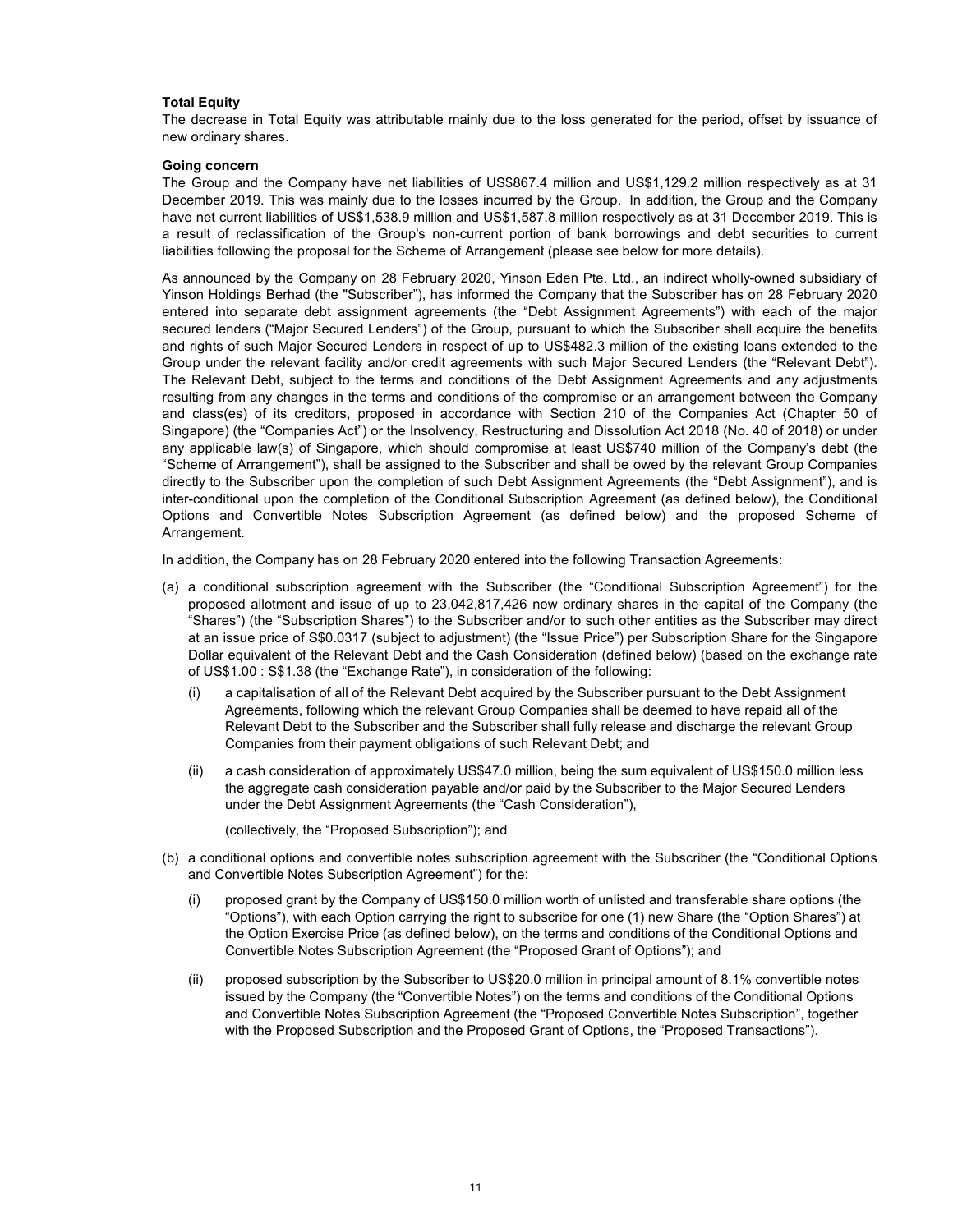The Company will be filing the proposed Scheme of Arrangement (which is a compromise or an arrangement between the Company and class(es) of its creditors, proposed in accordance with Section 210 of the Companies Act or the Insolvency, Restructuring and Dissolution Act 2018 (No. 40 of 2018) or under any applicable law(s) of Singapore), which would compromise at least US\$740 million of the Company's debt. The Group is in cross default of its borrowings in relation to the above transactions.

The completion of the Proposed Transactions and the proposed Scheme of Arrangement are inter-conditional and shall take place simultaneously. Accordingly, if completion of any one of the Proposed Transactions and/or the proposed Scheme of Arrangement does not proceed in accordance with the Transaction Agreements, none of the Proposed Transactions will proceed.

Notwithstanding the net liabilities and net current liabilities of the Group and the Company, the Board believes that the Group's going concern assumption is appropriate for the following reasons:

- (1) the continuing support of the Group's lenders;
- (2) the Group is still currently generating positive operating cash flows and has generated US\$29.4 million from operating activities during FY19, and barring any unforeseen circumstances, the Group is expected to continue to generate positive operating cash flows for the foreseeable future; and
- (3) the completion of the Proposed Transactions and Scheme of Arrangement will allow the Group to reduce its borrowings, debt-to-equity ratio and debt service obligations, and to allow the Group to have access to additional funds in the event the Subscriber exercises its Options.

The Group will continue to engage the relevant stakeholders to complete the Proposed Transactions and Scheme of Arrangement and will make further announcements upon finalisation of the terms of the Scheme of Arrangement.

## STATEMENT OF CASH FLOWS REVIEW

#### Cash Flow from Operating Activities

The Group's net cash inflow from operating activities was US\$29.4 million. This was mainly due to the net cash generated by the operations of the Group.

#### Cash Flow from Investing Activities

The Group's net cash used in investing activities was US\$6.0 million. This was mainly due to deployment of funds towards the vessels and assets under construction, partially offset by the proceeds from sale of asset held for sale, plant and equipment and an associate.

#### .Cash Flow from Financing Activities

The Group's net cash used in financing activities was US\$27.8 million. This was mainly due to repayment of bank loans and payment of interest, offset by drawdown of additional bank loans.

#### 9. Where a forecast, or a prospect statement, has been previously disclosed to shareholders, any variance between it and the actual results.

In line with the prospect statement made in 3Q2019 and the update announcement on the Yinson Subscription released on SGX-ST on 28 February 2020.

# 10. A commentary at the date of the announcement of the significant trends and competitive conditions of the industry in which the group operates and any known factors or events that may affect the group in the next reporting period and the next 12 months.

Following the announcement made by the Company on 28 February 2020, the Group will continue to engage the relevant stakeholders to complete the Proposed Transactions and Scheme of Arrangement and will make further announcements upon finalisation of the terms of the Scheme of Arrangement.

#### 11. Dividend

#### (a) Current Financial Period Reported On

Any dividend declared for the current financial period reported on? None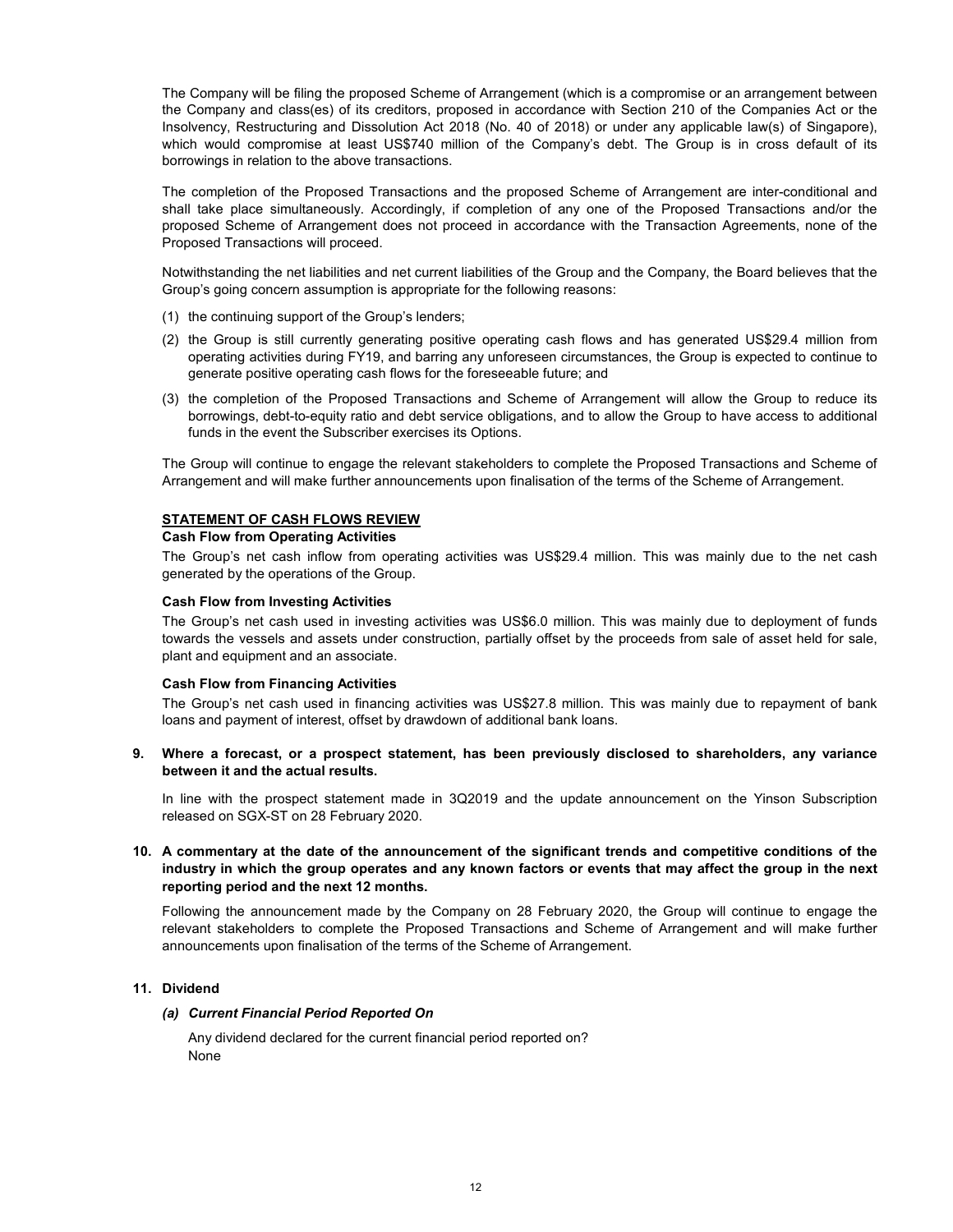### (b) Corresponding Period of the Immediately Preceding Financial Year

None Any dividend declared for the corresponding period of the immediately preceding financial year?

(c) Date payable

Not applicable

(d) Books closure date

Not applicable

### 12. If no dividend has been declared (recommended), a statement to that effect and the reason(s) for the decision.

No dividend has been declared/recommended for the current financial reporting period due to the net liabilities position of the Group and the Company.

13. If the Group has obtained a general mandate from shareholders for IPTs, the aggregate value of such transactions as required under Rule 920(1)(a)(ii). If no IPT mandate has been obtained, a statement to that effect.

There was no interested person transaction during the period under review. The Company has not obtained a general mandate from shareholders for interested person transaction.

## 14. Confirmation of undertakings from Directors and Executive Officers

The Company has procured undertakings from all its directors and executive officers in compliance with Listing Rule 720(1).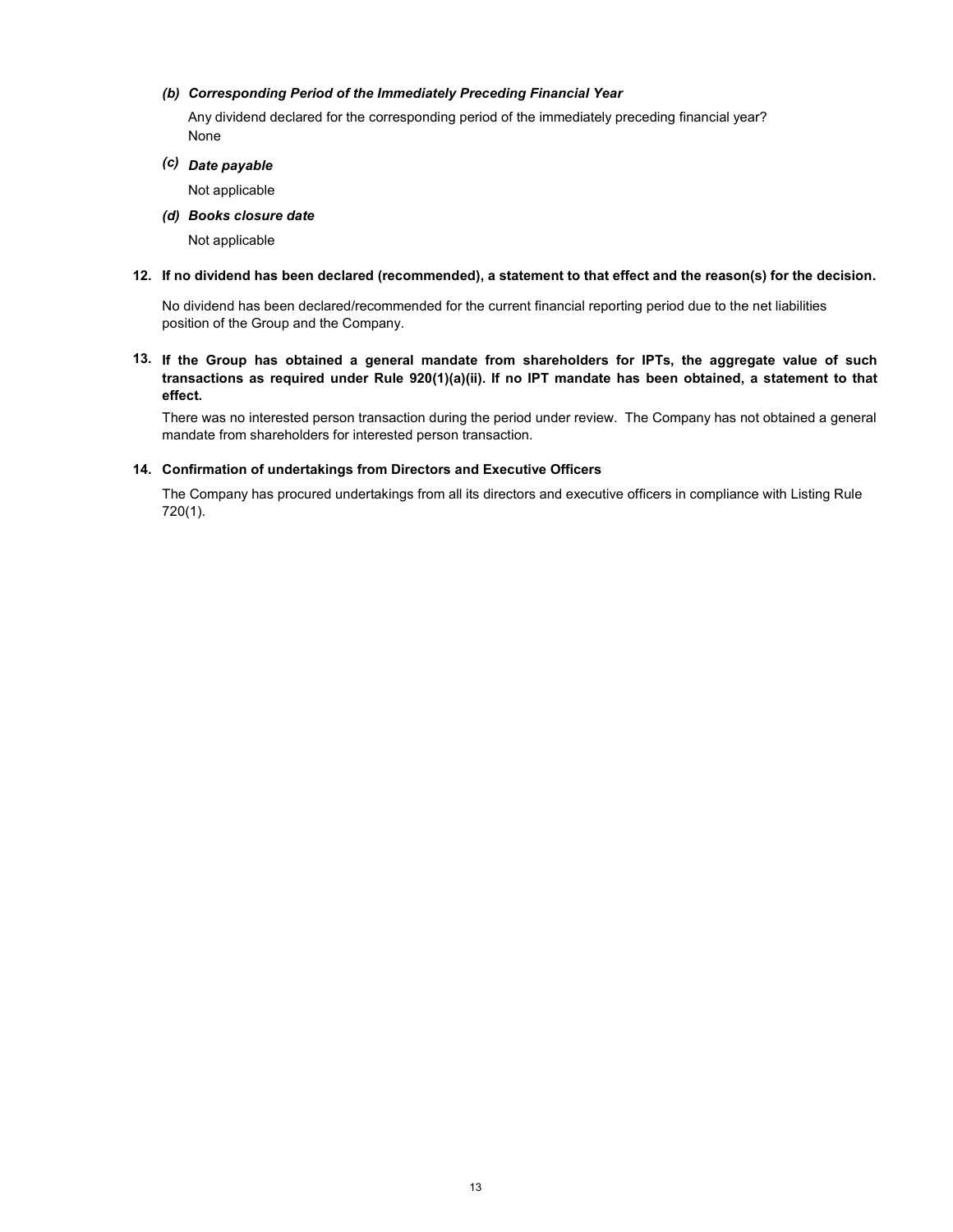### PART II - ADDITIONAL INFORMATION REQUIRED FOR FULL YEAR ANNOUNCEMENT

(This part is not applicable to Q1, Q2, Q3 or Half Year Results)

15. Segmented revenue and results for business or geographical segments (of the group) in the form presented in the issuer's most recently audited annual financial statements, with comparative information for the immediately preceding year.

#### Business Segments

|                                                                                                                                                                                    | Liftboats                 | Jack-up Rigs           | <b>Offshore</b><br><b>Support</b><br>Logistic<br><b>Services</b> | <b>Others</b>   | <b>Total</b><br>operations                                                          |
|------------------------------------------------------------------------------------------------------------------------------------------------------------------------------------|---------------------------|------------------------|------------------------------------------------------------------|-----------------|-------------------------------------------------------------------------------------|
| Year ended 31 December 2019                                                                                                                                                        | <b>US\$'000</b>           | <b>US\$'000</b>        | <b>US\$'000</b>                                                  | <b>US\$'000</b> | <b>US\$'000</b>                                                                     |
| Revenue                                                                                                                                                                            | 55,537                    | 25,961                 | 8,329                                                            | 500             | 90,327                                                                              |
| Reportable segment results from operating activities                                                                                                                               | 17,131                    | 5,007                  | 6,262                                                            | (8,048)         | 20,352                                                                              |
| Depreciation expense<br>Impairment loss on plant and equipment<br>Impairment loss on trade receivables, other assets,<br>loans to joint ventures and loss allowances for financial | (26, 959)<br>(90, 281)    | (16,928)<br>(138, 634) | (4, 461)<br>(30, 300)                                            |                 | (48, 348)<br>(259, 215)                                                             |
| quarantees to joint ventures (net)<br>Other income<br>Share of results of associates and joint ventures,                                                                           | (79, 273)<br>2,434        | (33,933)               | (74, 778)<br>2,424                                               |                 | (187, 984)<br>4,858                                                                 |
| net of tax<br>Finance income<br>Finance expense<br>Unallocated expenses<br>Profit before income tax<br>Income tax expense<br>Profit for the year                                   | 1,050<br>342<br>(47, 296) | 4,972<br>(60, 771)     | (10, 291)<br>2,680<br>(3,731)                                    | (841)           | (10,082)<br>7,994<br>(111, 798)<br>(25, 122)<br>(609, 345)<br>(5,591)<br>(614, 936) |
| Reportable segment assets<br>Investment in associates and joint ventures<br>Unallocated assets<br><b>Total assets</b>                                                              | 631,962<br>70,284         | 104,147                | 65,775                                                           |                 | 801,884<br>70,284<br>9,696<br>881,864                                               |
| Reportable segment liabilities<br>Unallocated liabilities<br><b>Total liabilities</b>                                                                                              | 852,131                   | 800,814                | 91,785                                                           |                 | 1,744,730<br>4,578<br>1,749,308                                                     |
| Capital expenditure<br>Unallocated capital expenditure<br>Total capital expenditure                                                                                                | 10,665                    | 6,042                  |                                                                  |                 | 16,707<br>16,707                                                                    |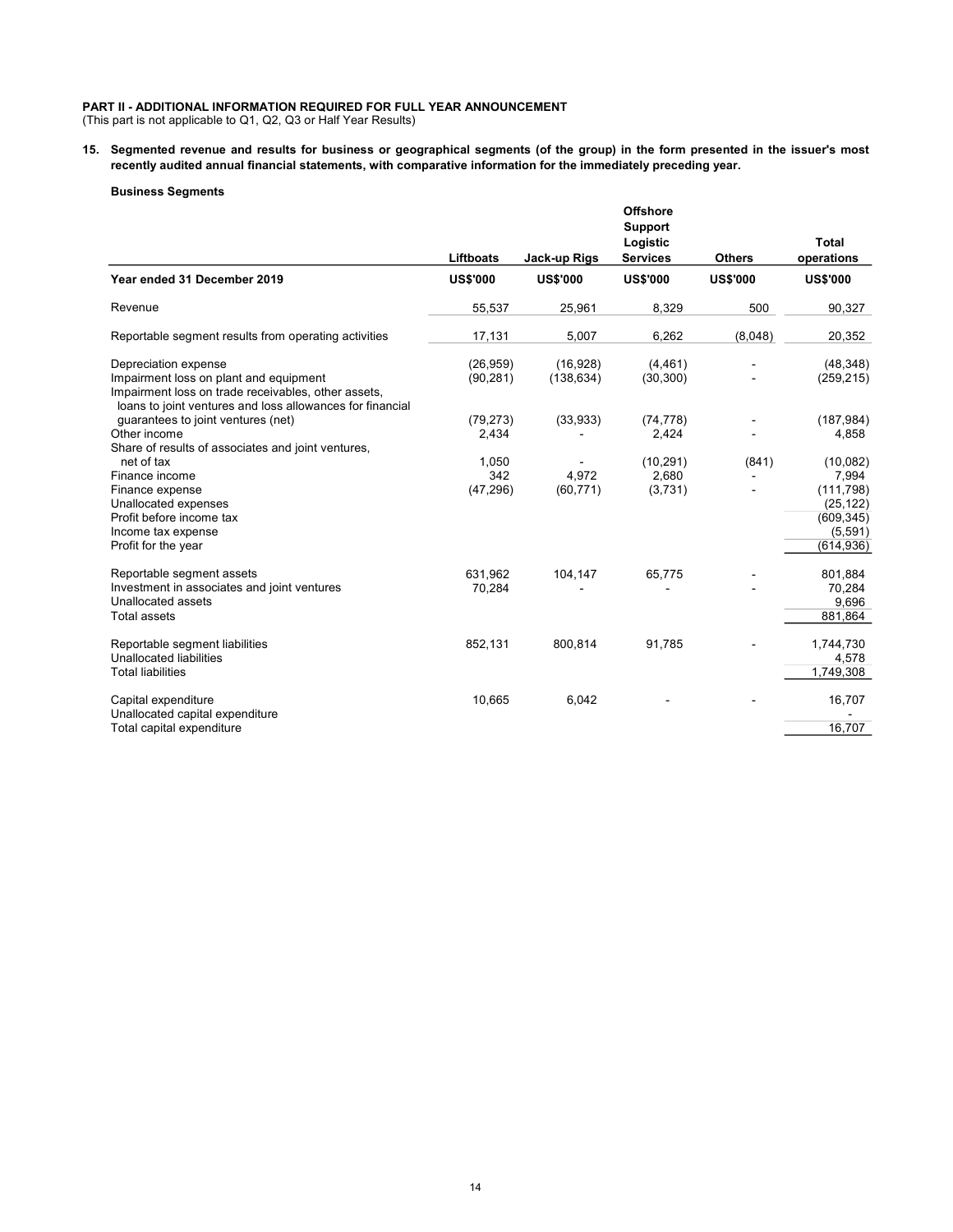#### Business Segments (Cont'd)

|                                                                                                                                                                                    |                          |                                 | <b>Offshore</b><br><b>Support</b><br>Logistic |                 | Total                                                                             |
|------------------------------------------------------------------------------------------------------------------------------------------------------------------------------------|--------------------------|---------------------------------|-----------------------------------------------|-----------------|-----------------------------------------------------------------------------------|
|                                                                                                                                                                                    | Liftboats                | Jack-up Rigs                    | <b>Services</b>                               | <b>Others</b>   | operations                                                                        |
| Year ended 31 December 2018                                                                                                                                                        | <b>US\$'000</b>          | <b>US\$'000</b>                 | <b>US\$'000</b>                               | <b>US\$'000</b> | <b>US\$'000</b>                                                                   |
| Revenue                                                                                                                                                                            | 68,737                   | 40,463                          | 8,948                                         | 548             | 118,696                                                                           |
| Reportable segment results from operating activities                                                                                                                               | 14,410                   | 16,626                          | (1, 212)                                      | 548             | 30,372                                                                            |
| Depreciation expense<br>Impairment loss on plant and equipment<br>Impairment loss on trade receivables, other assets,<br>loans to joint ventures and loss allowances for financial | (27,600)                 | (16, 947)<br>(64, 252)          | (6, 327)<br>(15, 921)                         |                 | (50, 874)<br>(80, 173)                                                            |
| guarantees to joint ventures (net)<br>Other income<br>Share of results of associates and joint ventures,                                                                           | (34, 266)<br>3.722       | (223, 707)<br>5,174             | (18, 764)<br>918                              | 6,397           | (276, 737)<br>16,211                                                              |
| net of tax<br>Finance income<br>Finance expense<br>Unallocated expenses<br>Loss before income tax<br>Income tax expense<br>Loss for the year                                       | 1,402<br>64<br>(16, 335) | (15, 677)<br>3.964<br>(16, 471) | (6, 267)<br>3,674<br>(12, 179)                | (19, 978)       | (40, 520)<br>7,702<br>(44, 985)<br>97,157<br>(341, 847)<br>(2, 492)<br>(344, 339) |
| Reportable segment assets<br>Investment in associates and joint ventures<br>Unallocated assets<br><b>Total assets</b>                                                              | 754.209<br>70,281        | 245,053                         | 92.544<br>31,896                              | 31,941          | 1,091,806<br>134,118<br>116,177<br>1,342,101                                      |
| Reportable segment liabilities<br>Unallocated liabilities<br><b>Total liabilities</b>                                                                                              | 602,810                  | 860,328                         | 87,682                                        |                 | 1,550,820<br>46,033<br>1,596,853                                                  |
| Capital expenditure<br>Unallocated capital expenditure<br>Total capital expenditure                                                                                                | 68,533                   | 9,698                           | 2,078                                         |                 | 80,309<br>27<br>80,336                                                            |